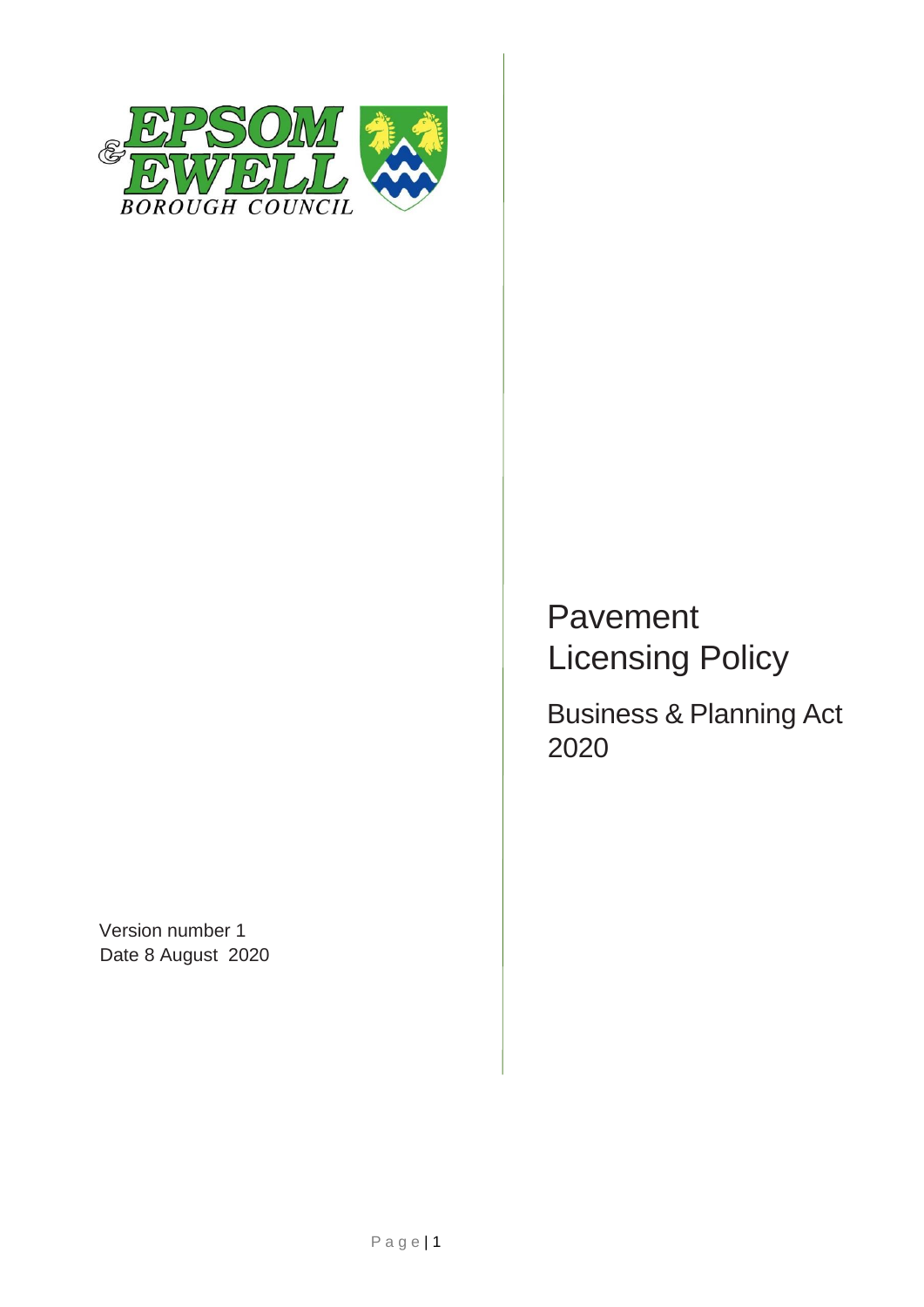# **Tracking**

| <b>Policy Title</b>    | <b>Pavement Licensing Policy</b> |                            |               |
|------------------------|----------------------------------|----------------------------|---------------|
| LT sign off            | N/A                              |                            |               |
| <b>Committee</b>       | Licensing & Planning Policy      | <b>Date</b><br>approved    | 6 August 2020 |
| <b>Review due date</b> |                                  | <b>Review</b><br>completed |               |
| <b>Service</b>         | <b>Housing &amp; Community</b>   |                            |               |
|                        |                                  |                            |               |

# Revision History

| Revision<br>Date | Revisor | Previous<br>Version | <b>Description of Revision</b> |
|------------------|---------|---------------------|--------------------------------|
|                  |         |                     |                                |
|                  |         |                     |                                |
|                  |         |                     |                                |

# Document Approvals

Each revision requires the following approvals:

|                           | Name | Date |
|---------------------------|------|------|
| Sponsor<br>Approval       |      |      |
| Chief<br>Legal<br>Officer |      |      |
|                           |      |      |
|                           |      |      |
|                           |      |      |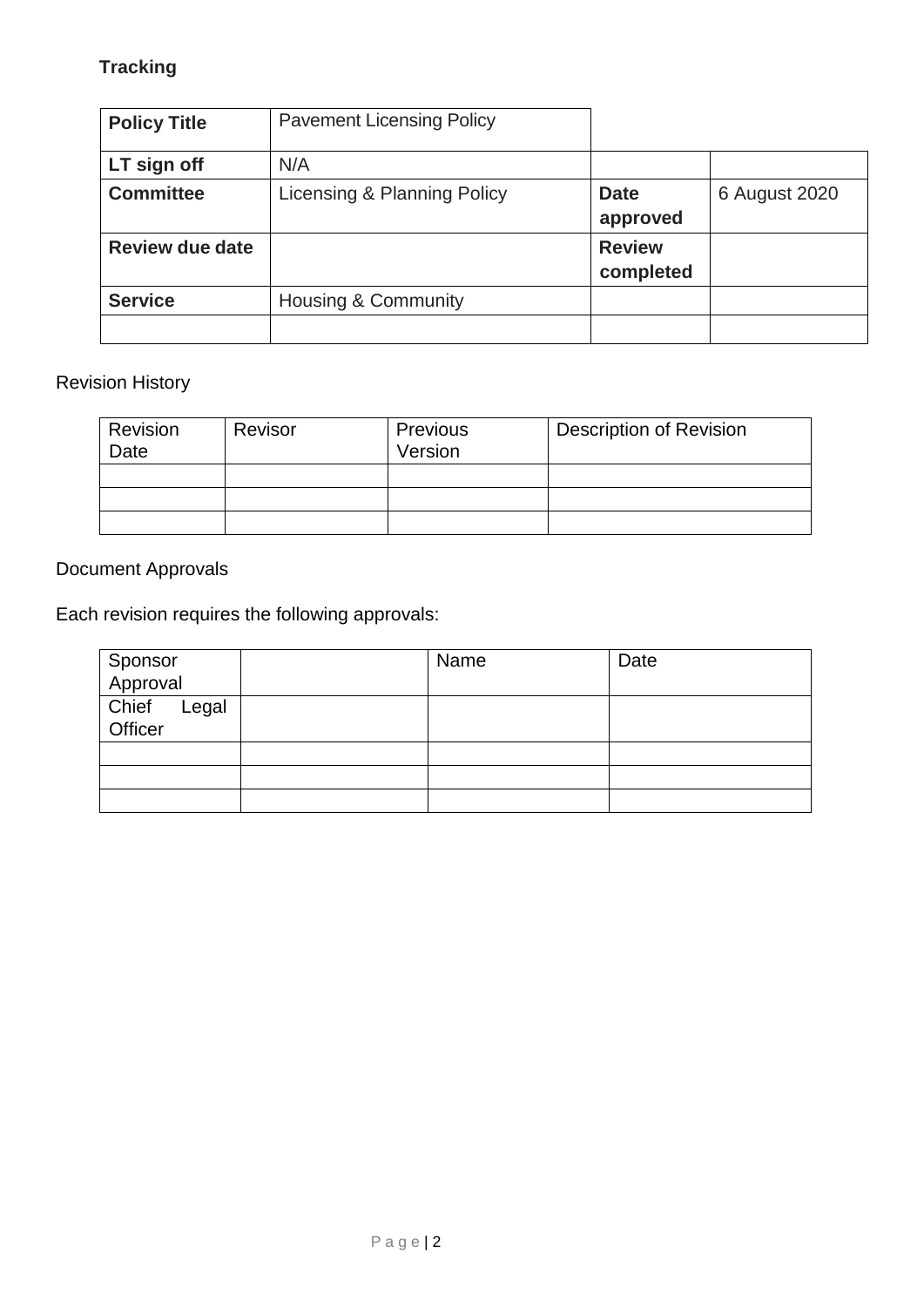# **Contents**

| <b>Section</b>          | <b>Title</b>                                              | Page           |
|-------------------------|-----------------------------------------------------------|----------------|
| 1                       | <b>Introduction</b>                                       | $\overline{4}$ |
| $\overline{2}$          | <b>Scope</b>                                              | $4 - 5$        |
| $\overline{3}$          | <b>Application and Determination of Pavement Licences</b> | $5-9$          |
| $\overline{\mathbf{4}}$ | <b>Conditions</b>                                         | 9              |
| 5                       | <b>Enforcement</b>                                        | $9 - 10$       |
| $6\phantom{1}6$         | <b>Policy Review Procedures</b>                           | 10             |
| <b>Appendix 1</b>       | <b>Site Notice Template</b>                               | 11             |
| <b>Appendix 2</b>       | <b>Application Form</b>                                   | $12 - 15$      |
| <b>Appendix 3</b>       | <b>Standard Pavement Licence Conditions</b>               | $16 - 18$      |
| <b>Appendix 4</b>       | <b>National Conditions</b>                                | 19             |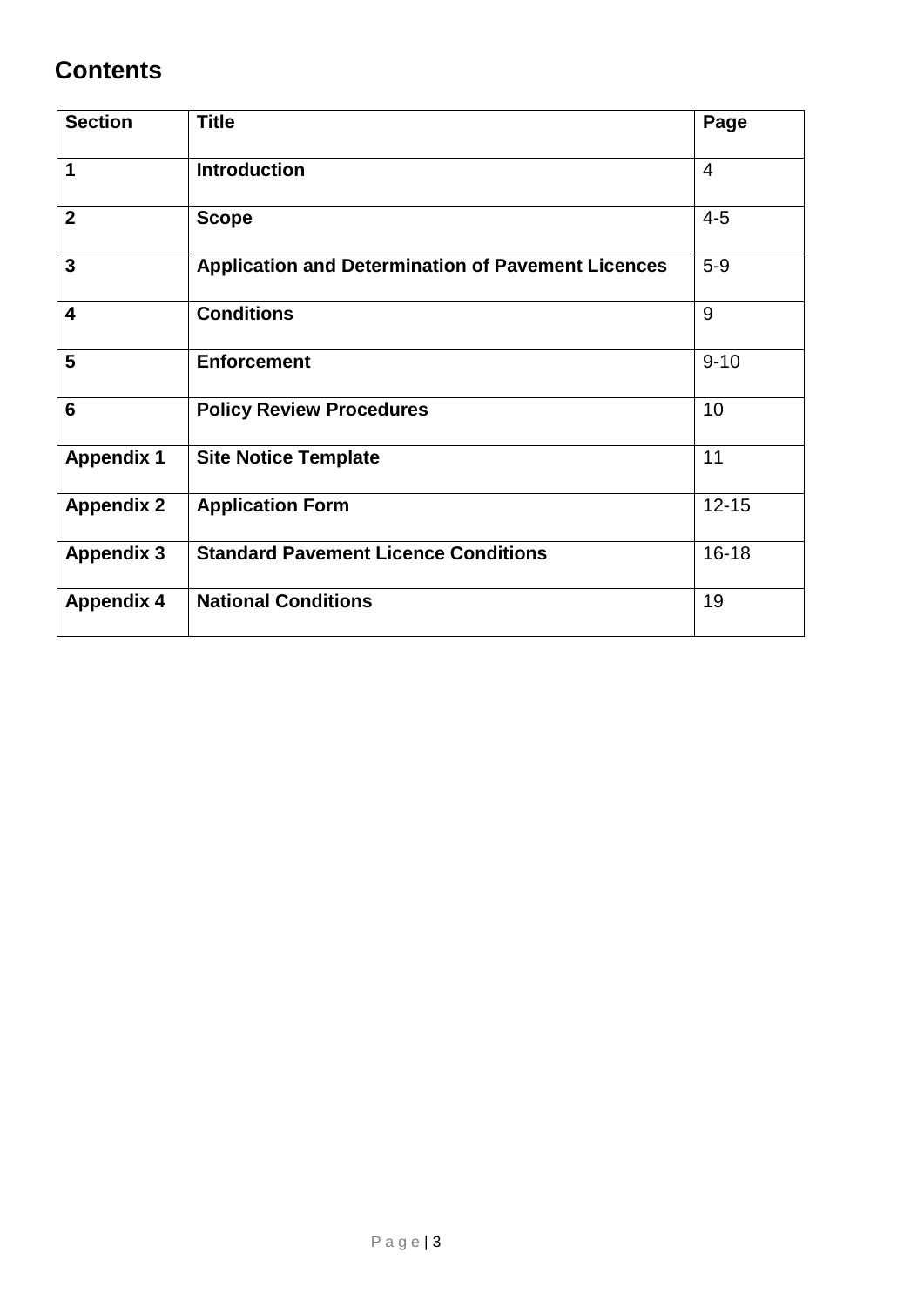#### **1. Introduction**

The Covid-19 pandemic has affected businesses across the economy causing many to cease trading for several months while others have had to significantly modify their operations.

As the economy starts to re-open, on 25 June 2020 the Government announced a further and urgent relaxation to planning and licensing laws to help the hospitality industry recover from the coronavirus lockdown by removing short term obstacles that could get in their way.

The Business and Planning Act 2020 makes it easier for premises serving food and drink such as bars, restaurants and pubs, as lockdown restrictions are lifted but social distancing guidelines remain in place, to seat and serve customers outdoors through temporary changes to planning procedures and alcohol licensing.

The measures included in the Act modify provisions in the Licensing Act 2003 to provide automatic extensions to the terms of on-sales alcohol licences to allow for off-sales. It will be a temporary measure to boost the economy, with provisions lasting until the end of September 2021.

The Act also introduces a temporary fast-track process for these businesses to obtain permission, in the form of a "pavement licence", from Epsom & Ewell Borough Council for the placement of furniture such as tables and chairs on the pavement outside their premises which will enable them to maximise their capacity whilst adhering to social distancing guidelines.

Currently, tables and chairs permissions are granted as Pavement licences by Surrey County Council, the Highways Authority, under Part 7A of the Highways Act 1980. The fee varies between local authorities and there is a time consuming 28 day consultation period.

The new temporary measure places a cap on the application fee for businesses, and introduces a new 14-day determination period, ensuring that businesses can obtain licences in a timely and cost effective manner aiding to their financial recovery.

#### **2. Scope**

#### 2.1 Definition of pavement licence

A pavement licence is a licence granted by the local authority, or deemed to have been granted, which allows the licence-holder to place removable furniture over certain highways adjacent to the premises in relation to which the application was made, for certain purposes.

#### 2.2 Eligible Businesses

A business which uses (or proposes to use) premises for the sale of food or drink for consumption (on or off the premises) can apply for a licence. Businesses that are eligible include: public houses, cafes, bars, restaurants, snack bars, coffee shops, and ice cream parlours.

A licence permits the business to use furniture placed on the highway to sell or serve food or drink and/or allow it to be used by people for consumption of food or drink supplied from, or in connection with the use of the premises.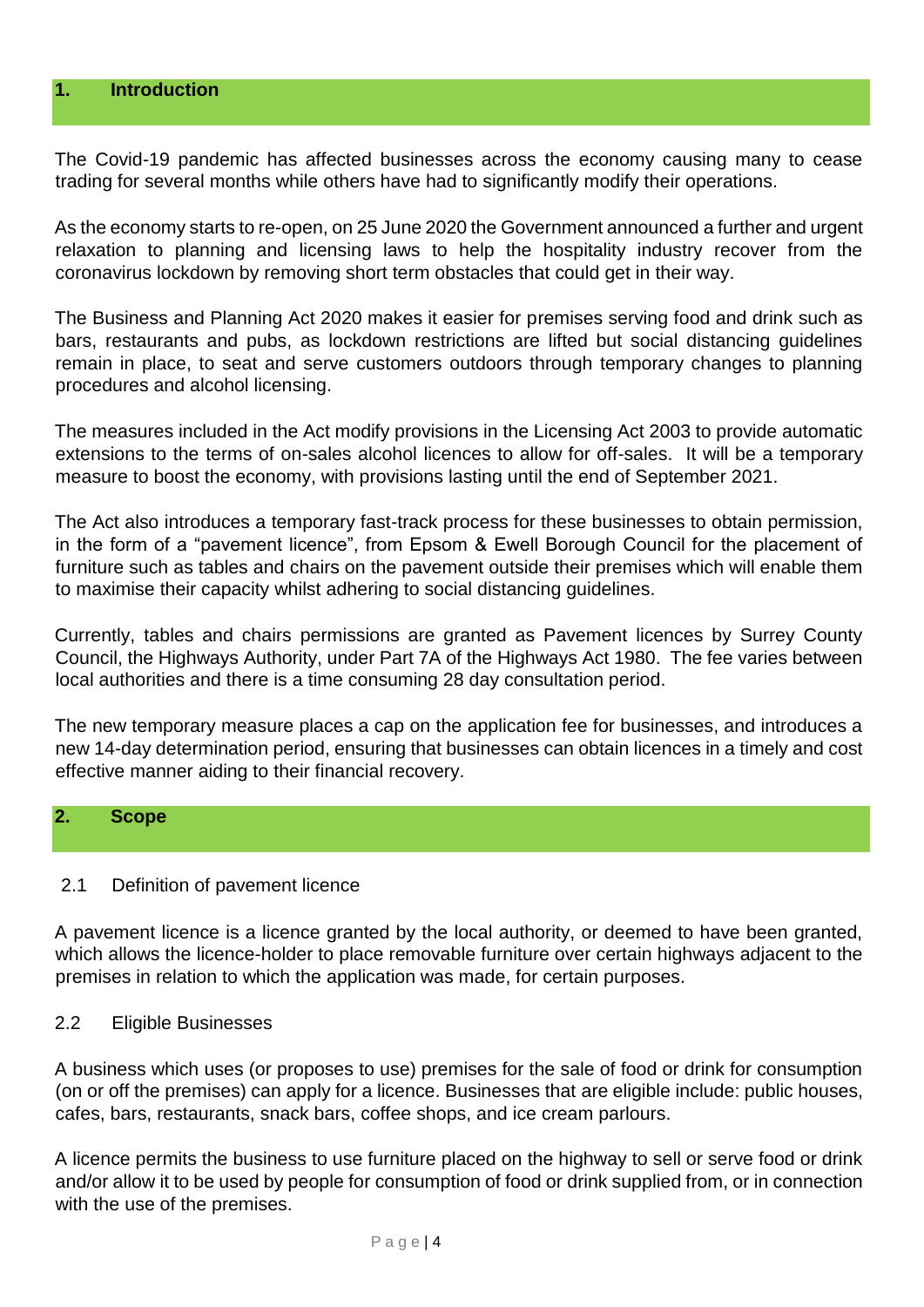#### 2.3 Eligible Locations

Licences can only be granted in respect of highways listed in section 115A(1) Highways Act 1980.

Generally, these are footpaths restricted to pedestrians or are roads and places to which vehicle access is restricted or prohibited. Highways maintained by Network Rail or over the Crown land are exempt (so a licence cannot be granted).

#### 2.3 Type of furniture permitted

The furniture which may be used is:

- counters or stalls for selling or serving food or drink;
- tables, counters or shelves on which food or drink can be placed;
- chairs, benches or other forms of seating; and
- umbrellas, barriers, heaters and other articles used in connection with the outdoor consumption of food or drink.

This furniture is required to be removable, which in principle means it is not a permanent fixed structure, and is able to be moved easily, and stored away of an evening.

The Council would also expect the type of furniture to be 'in keeping' with the local area.

#### 2.4 Planning Permission

Once a licence is granted, or deemed to be granted, the applicant will also benefit from deemed planning permission to use the land for anything done pursuant to the licence while the licence is valid.

#### **3. Application and Determination of Pavement Licences**

#### 3.1 Submission of the Application

An application for a Pavement Licence must be made to the Council, and the following will be required to be submitted with the application:

- a completed Application Form
- the required fee of £100, paid by credit or debit card (either prior to submission or on receipt of application)
- a plan showing the location of the premises shown by a red line, so the application site can be clearly identified
- a plan clearly showing the proposed area covered by the licence in relation to the highway, if not to scale, with measurements clearly shown. The plan must show the positions and number of the proposed tables and chairs, together with any other items that the applicant wishes to place on the highway. The plan shall include clear measurements of, for example, pathway width/length, building width and any other fixed item in the proposed area.
- a risk assessment demonstrating how the applicant will manage social distancing and the conflict between pedestrians using the footway, those using the tables and those queuing to access the premises,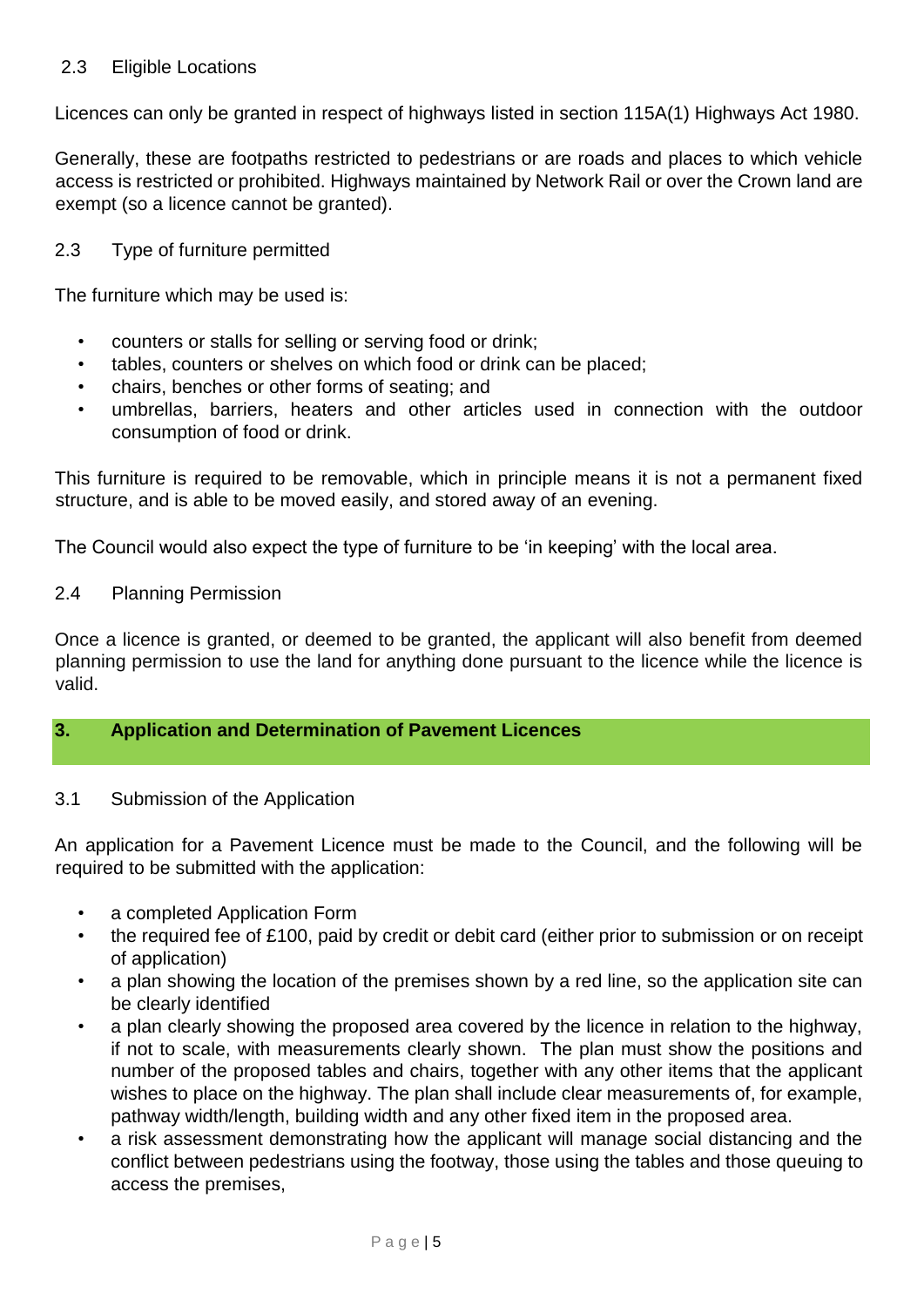- the proposed days of the week on which, and the times of day between which, it is proposed to put furniture on the highway,
- the proposed duration of the licence (for e.g. 3 months, 6 months, or a year);
- evidence of the right to occupy the premises (e.g. the lease);
- photos or brochures showing the proposed type of furniture and information on potential siting of it within the area applied for;
- (if applicable) reference of existing pavement licence currently under consideration by the local authority;
- evidence that the applicant has met the requirement to give notice of the application (for example photographs of the notice outside the premises and of the notice itself);
- a copy of a current certificate of insurance that covers the activity for third party and public liability risks, to a minimum value of £10 million, and
- any other evidence needed to demonstrate how the Council's local conditions, and any national conditions will be satisfied.

#### 3.2 Fees

The fee for applying for a licence under the new process is set locally, but is capped at £100. The Council has determined that the fee for applications will be £100.

Application fees must accompany the application in order for the application to be considered valid and for the consultation period to commence.

The fee is an 'application' fee for the processing of the application. The fee will not be refunded if the application is withdrawn, refused or if a licence is surrendered or revoked before expiration.

3.3 Consultation

Applications are consulted upon for 7 days, starting with the day after the day on which a valid application was made to the Council.

The Council will publish details of the application on its website at [www.epsom-ewell.gov.uk](http://www.epsom-ewell.gov.uk/)

The Council is required by law to consult with the Highways Authority. In addition, to ensure that there are no detrimental effects from the application the Council will consult with:

- Surrey Police
- Surrey Fire & Rescue Service
- Epsom & Ewell Borough Council's Covid 19 Team
- Epsom & Ewell Borough Council's Operational Services Department (Market Place applications only)
- Epsom & Ewell Borough Council's Planning Department
- The appropriate Local Ward Councillor(s)
- Swail House

Members of the public and others listed above can contact the Council to make representations.

The Council must take into account representations received during the public consultation period and consider these when determining the application.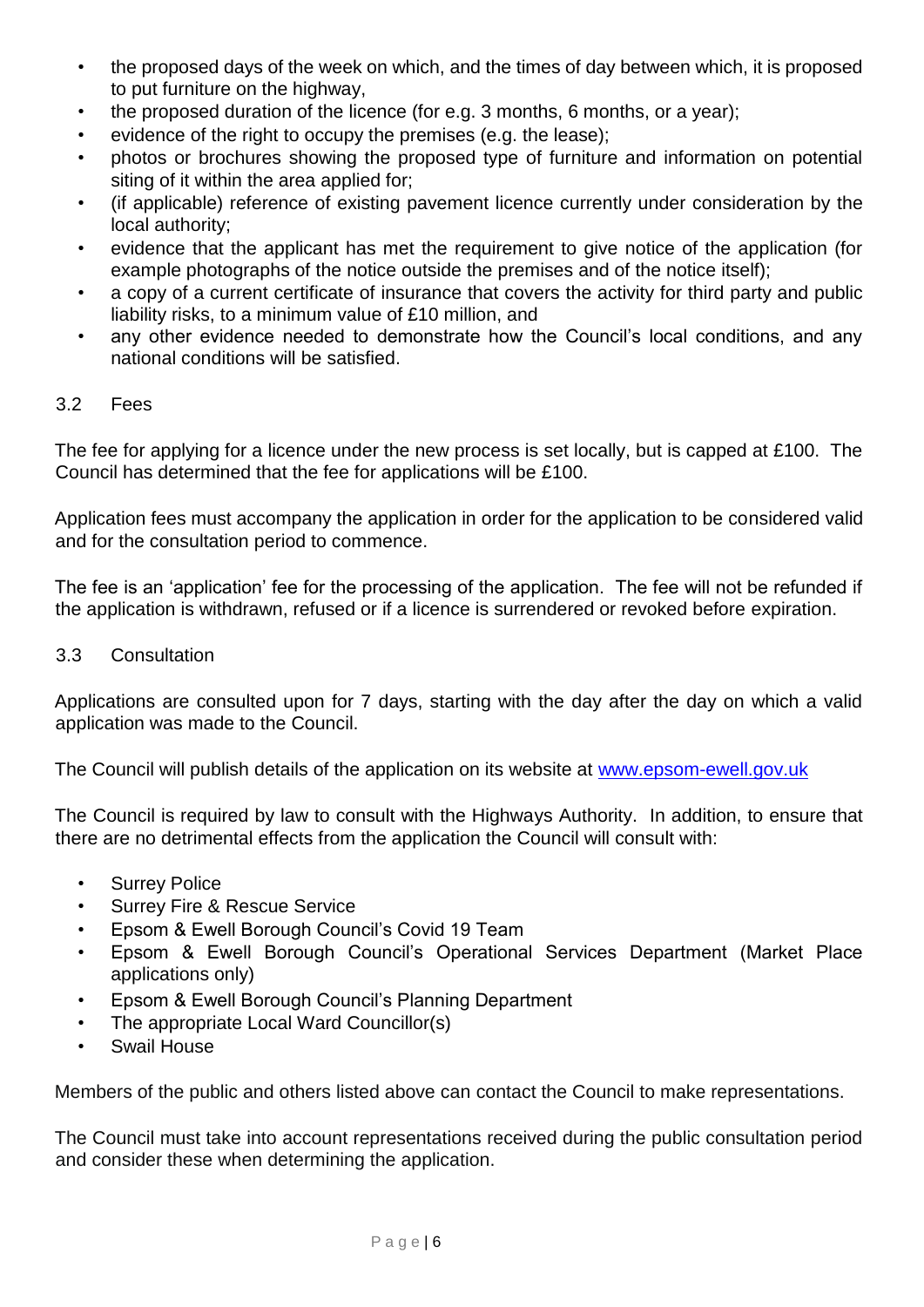#### 3.4 Site Notice

An applicant for a pavement licence must on the day the application is made, fix a notice of the application to the premises so that the notice is readily visible to, and can be read easily by, members of the public who are not on the premises. The notice must be constructed and secured so that it remains in place until the end of the public consultation period. Evidence of compliance with the site notice requirement must be supplied to the Council.

The Site Notice must:

- state that the application has been made and the date on which it was made;
- state the statutory provisions under which the application is made;
- state the address of the premises and name of the business;
- describe the proposed use of the furniture;
- indicate that representations relating to the application may be made to the Council during the public consultation period and when that period comes to an end;
- state the Council's website where the application and any accompanying material can be viewed during the consultation period;
- state the address to which representations should be sent during the consultation period; and
- the end date of the consultation (7 days starting the day after the application is submitted to the authority).

A template Site Notice is shown as Appendix 1.

#### 3.5 Site Assessment

The following matters will be taken into account by the Council in considering the suitability of the proposed application:

- public health and safety for example, ensuring that users conform with latest guidance on social distancing and any reasonable crowd management measures needed as a result of a licence being granted and businesses reopening;
- public amenity will the proposed use create nuisance to neighbouring occupiers by generating anti-social behaviour, excessive noise and litter; and
- accessibility taking a proportionate approach to considering the nature of the site in relation to which the application for a licence is made, taking account of:
	- any other temporary measures in place that may be relevant to the proposal, for example, the reallocation of road space. This could include pedestrianised streets and any subsequent reallocation of this space to vehicles,
	- whether there are other permanent street furniture or structures in place on the footway that already reduce access,
	- **the impact of access and egress to the premises**  $\circ$  the impact on any neighbouring premises
	- the recommended minimum footway widths and distances required for access by mobility impaired and visually impaired people as set out in Section 3.1 of [Inclusive](https://www.gov.uk/government/publications/inclusive-mobility) [Mobility,](https://www.gov.uk/government/publications/inclusive-mobility) and
	- other users of the space, for example if there are high levels of pedestrian or cycle movements.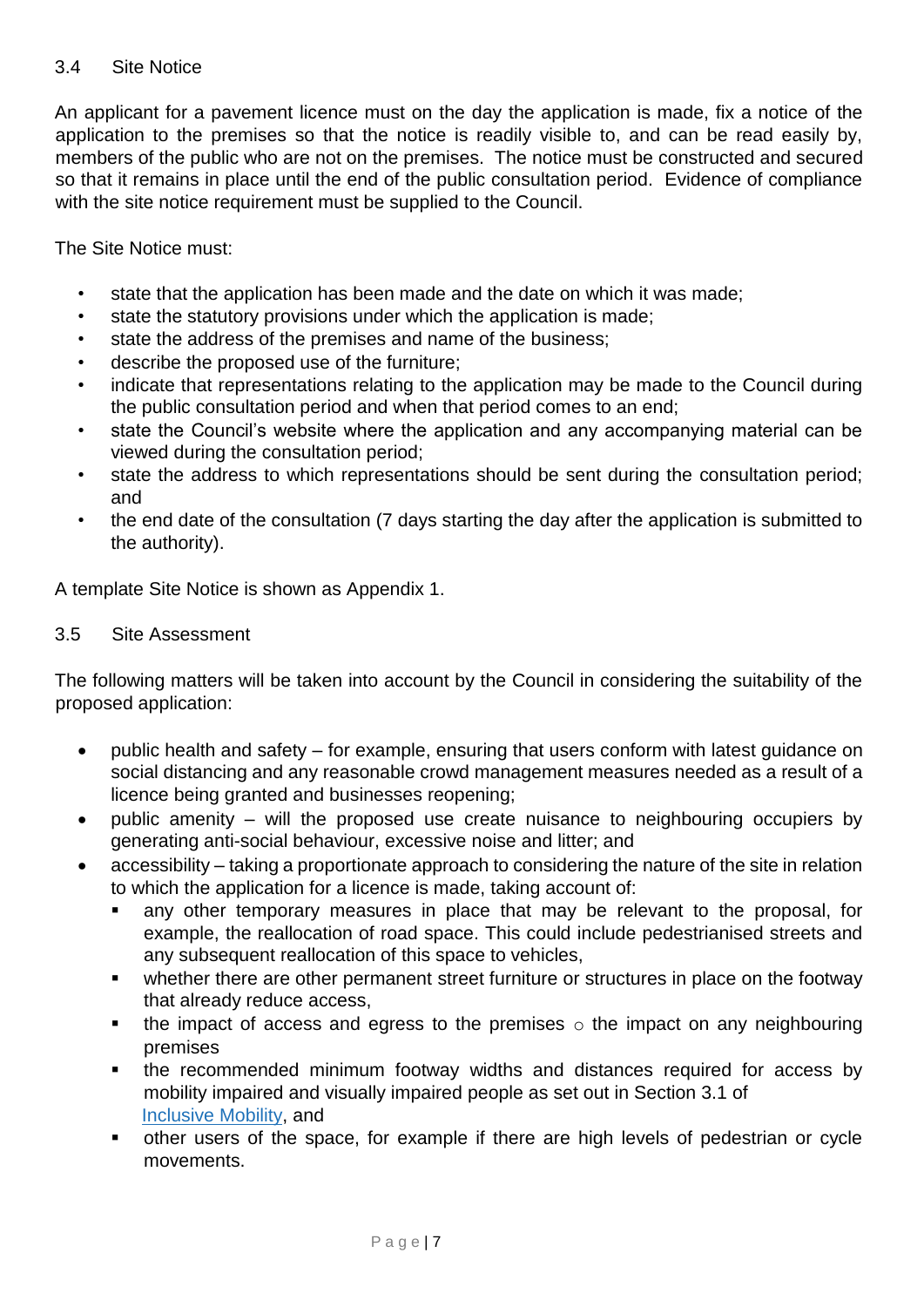Applicants are strongly encouraged to talk to neighbouring businesses and occupiers prior to applying to the local authority, and take any issues around noise, and nuisance into consideration as part of the proposal.

#### 3.6 Determination

Once the application is submitted the Council has 14 days from the day after the application is made (excluding public holidays) to consult on and determine the application. This consists of 7 days for public consultation, and then 7 days to consider and determine the application after the consultation period has ended.

If the local authority determines the application before the end of the determination period, the local authority can:

- grant the licence in respect of any or all of the purposes specified in the application,
- grant the licence for some or all of the part of the highway specified in the application, impose conditions on any licence granted, or refuse the application.

If the local authority does not determine the application within the 14 day period, the application will be deemed to have been granted subject to any published local or national conditions.

#### 3.7 Approval of Applications

The Council may approve applications meeting the criteria contained within these guidelines.

On approving the application, the Council will issue a Pavement Licence to which conditions will be attached. The licence will also contain specific terms such as days and hours when tables and chairs are permitted and appearance and location of the furniture corresponding to the application.

A copy of the Council's standard conditions, which will be attached to all Pavement Licences are shown at Appendix 2. Additional conditions may be attached if the Council considers it appropriate in the circumstances of any particular case.

The Council generally will only permit Pavement licences between 09:00 and 22:00.

Applications outside these hours will be assessed in terms of the criteria detailed above. The Council however retains the right to specify permitted hours of trading that are less than those specified above in appropriate circumstances.

#### 3.8 Licence Duration

If the Council determines an application before the end of the determination period (which is 7 days, beginning with the first day after the end of the public consultation period, excluding public holidays) the duration of the licence will be specified, subject to a minimum duration of 3 months.

The expectation from the Government is that local authorities will grant licences for 12 months or more unless there are good reasons for granting a licence for a shorter period, such as plans for future changes in use of road space. As such, the Council will normally grant applications until 30 September 2021.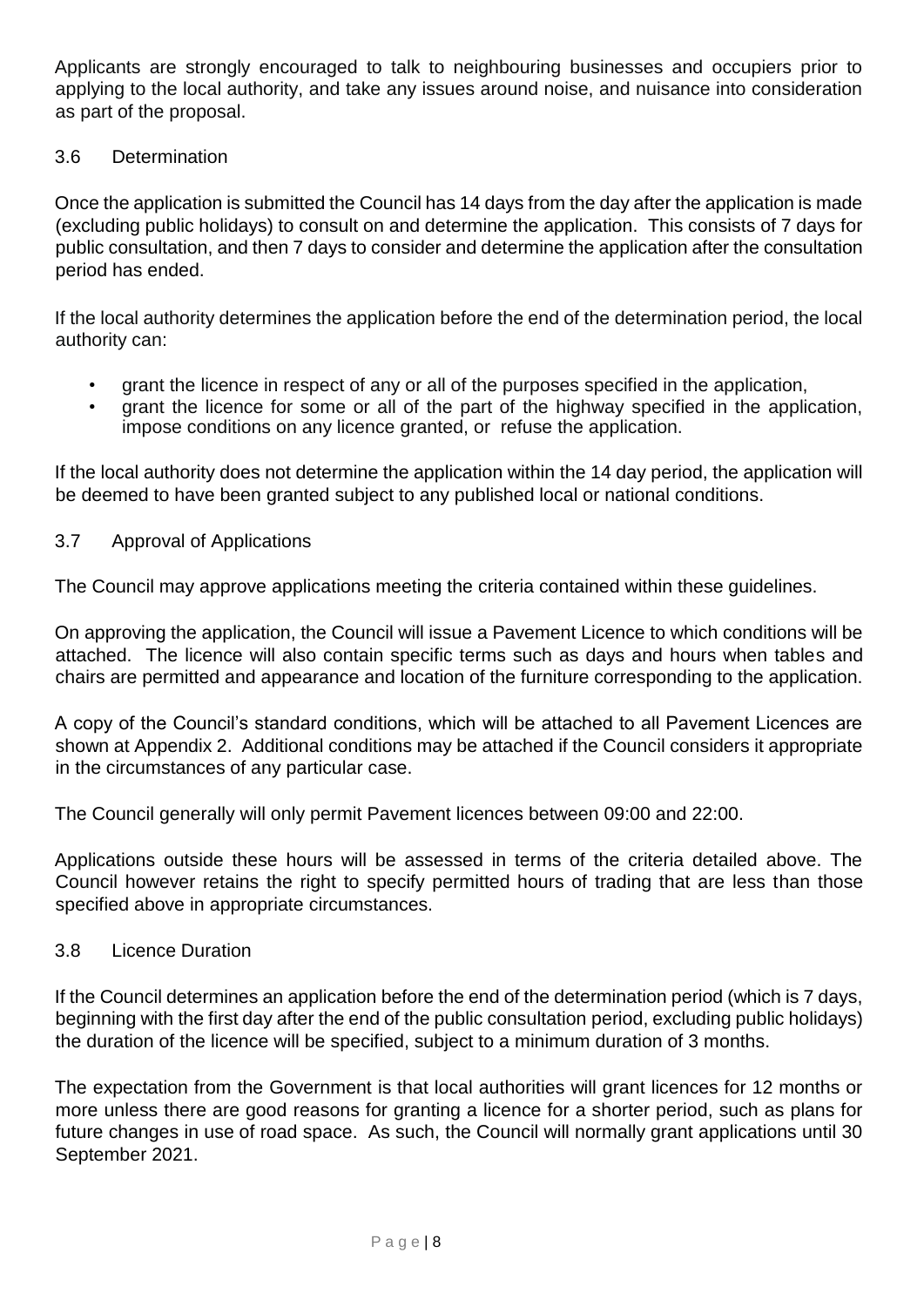If a licence is 'deemed' granted because the authority does not make a decision on an application before the end of the determination period, then the licence will be valid for a year.

A licence granted or deemed to be granted will not be valid beyond 30 September 2021.

3.9 Refusal of Applications

If the site is deemed unsuitable for a Pavement licence, or if relevant representations are made which cannot be mitigated by imposing conditions, then the application may be refused.

There is no statutory appeal process against a decision to refuse an application.

### **4. Conditions**

The Council's standard conditions are set out at Appendix 2. In some cases, extra measures may be required. This will be determined when assessing any application, on a case by case basis.

Where a local authority sets a local condition that covers the same matter as set out in national published conditions, then the locally set condition takes precedence over the national condition to the extent that it is inconsistent with it.

The national no-obstruction condition applies to all Licences. The National 'no obstruction condition is shown in Appendix 3.

## **5. Enforcement**

The Council aims to work closely with other enforcement authorities to enforce the provisions of all appropriate legislation. The case remains that an obstruction of the Highway is an offence under The Highways Act 1980 and will be dealt with by the Highways Authority or the Police.

Obtaining a Consent does not confer the holder immunity in regard to other legislation that may apply, e.g. Public Liability, Health & Safety at Work, Food Hygiene and Safety, Alcohol and Entertainment Licensing, and Social distancing controls, and applicants must ensure all such permissions, etc. are in place prior to operating.

If a condition imposed on a licence either by the Council or via a National Condition is breached the Council will be able to issue a notice requiring the breach to be remedied. If the notice is not complied with, the Council may revoke the licence or take the required steps itself and recover the costs of doing so.

The authority may revoke a licence in the following circumstances:

- 1. For breach of condition, (whether or not a remediation notice has been issued) or
- 2. Where:
	- There are risks to public health or safety for example by encouraging users to breach government guidance on social distancing by placing tables and chairs too close together;
	- the highway is being obstructed (other than by anything permitted by the licence);
	- there is anti-social behaviour or public nuisance  $-$  for example, the use is increasing the amount of noise generated late at night or litter is not being cleaned up;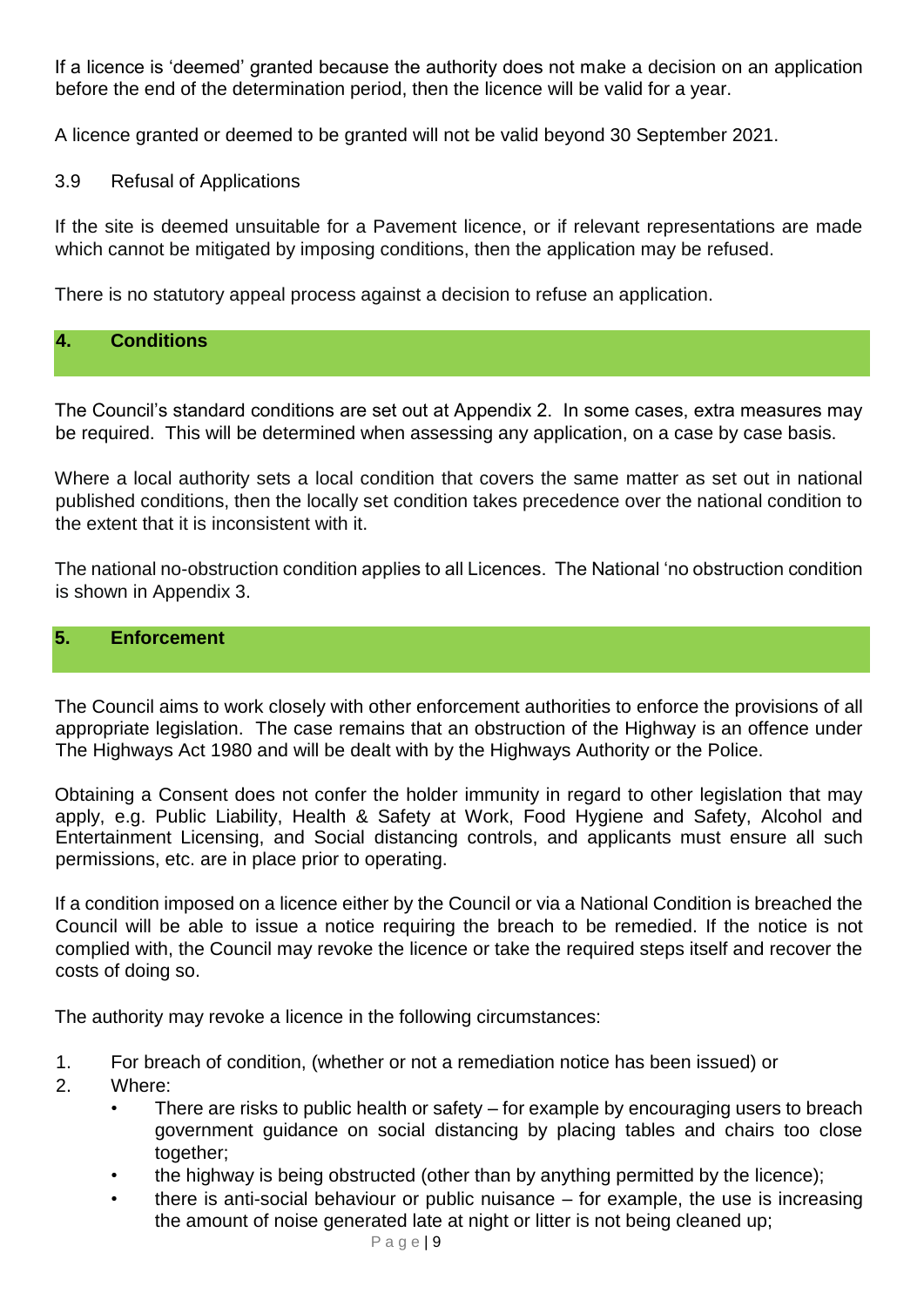- it comes to light that the applicant provided false or misleading statements in their application – for example they are operating a stall selling hot food and had applied for tables and chairs on which drinks could be consumed; or
- the applicant did not comply with the requirement to affix the notice to notify the public for the relevant period.
- 3. The Council may also revoke the licence where all or any part of the area of the relevant highway to which the licence relates has become unsuitable for any purpose for which the licence was granted or deemed to be granted. For example, the licensed area (or road adjacent) is no longer to be pedestrianised. The Council will give reasons where these powers are used.

#### **6. Policy Review Procedures**

This Policy covers the Temporary Permissions for Pavement Licences under the Business and Planning Act 2020, which are scheduled to expire on 30 September 2021.

This Policy will be reviewed from time to time should changes occur in relevant legislation, the nature of Pavement licences generally, relevant social distancing measures or as a result of local considerations within the Borough.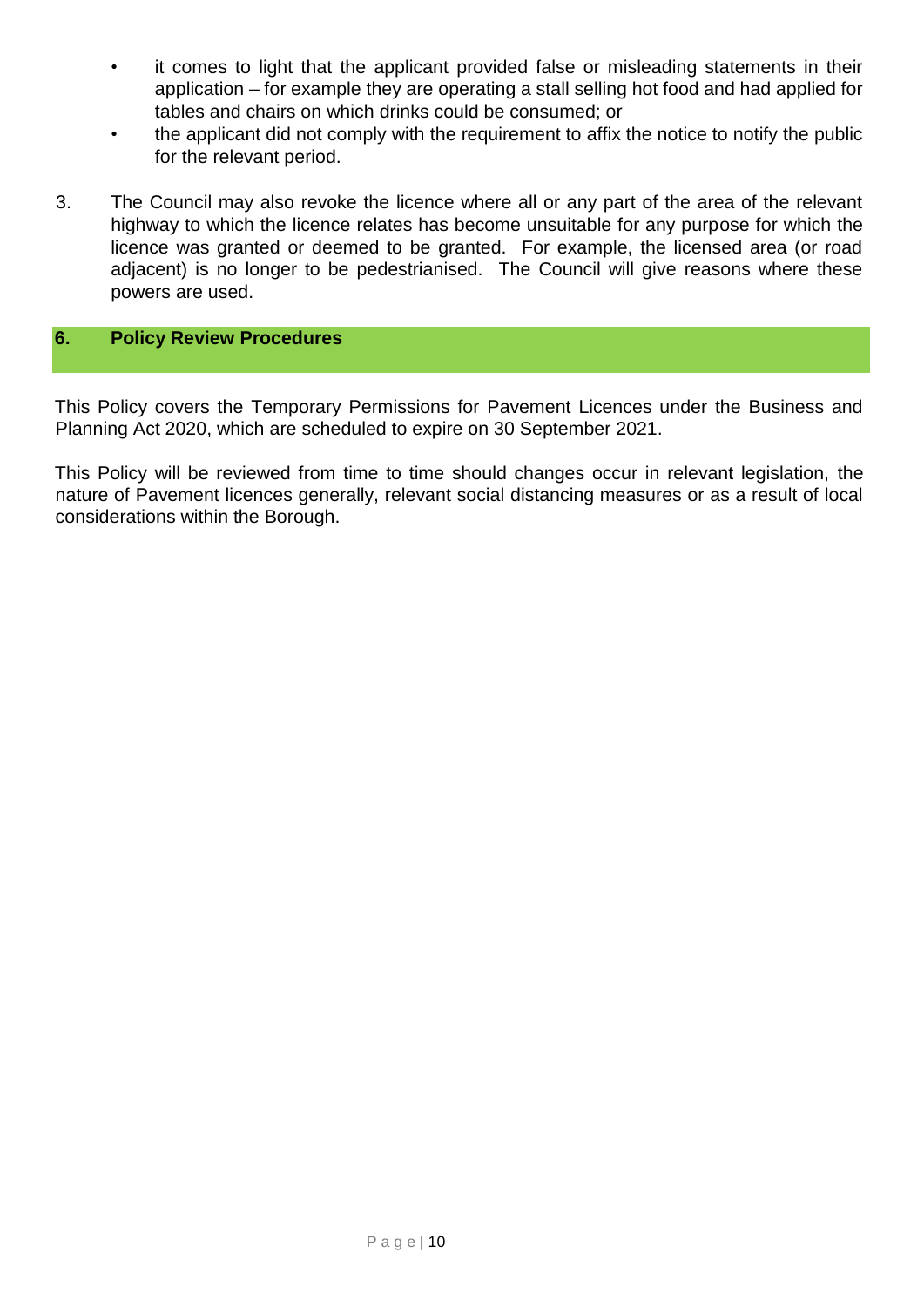**Site Notice Template for display by an applicant for a Pavement Licence.** 

**[Section x] of the Business and Planning Act 2020.**

I/We *(name of applicant),*

do hereby give notice that on *(date of application)* [I/we] have applied to Epsom & Ewell Borough Council for a 'Pavement Licence' at:

*(postal address of premises)*

known as

*(name premises known by)*

The application is for:

*(brief description of application (e.g outdoor seating to the front of the premises for serving of food and drink)*

Any person wishing to make representations to this application may do so by writing, by email to licensing@epsom-ewell.gov.uk

by: (*last date for representations being the date 7 days after the date the application is submitted to the local authority (excluding public holidays))*

The application details can be viewed on the Council's website **[www.epsom-ewell.gov.uk](http://www.epsom-ewell.gov.uk/)**[.](http://www.epsom-ewell.gov.uk/)

Signed by the Applicant ......................................................................

Dated (*date the notice was placed which must be the same date as the date of application)*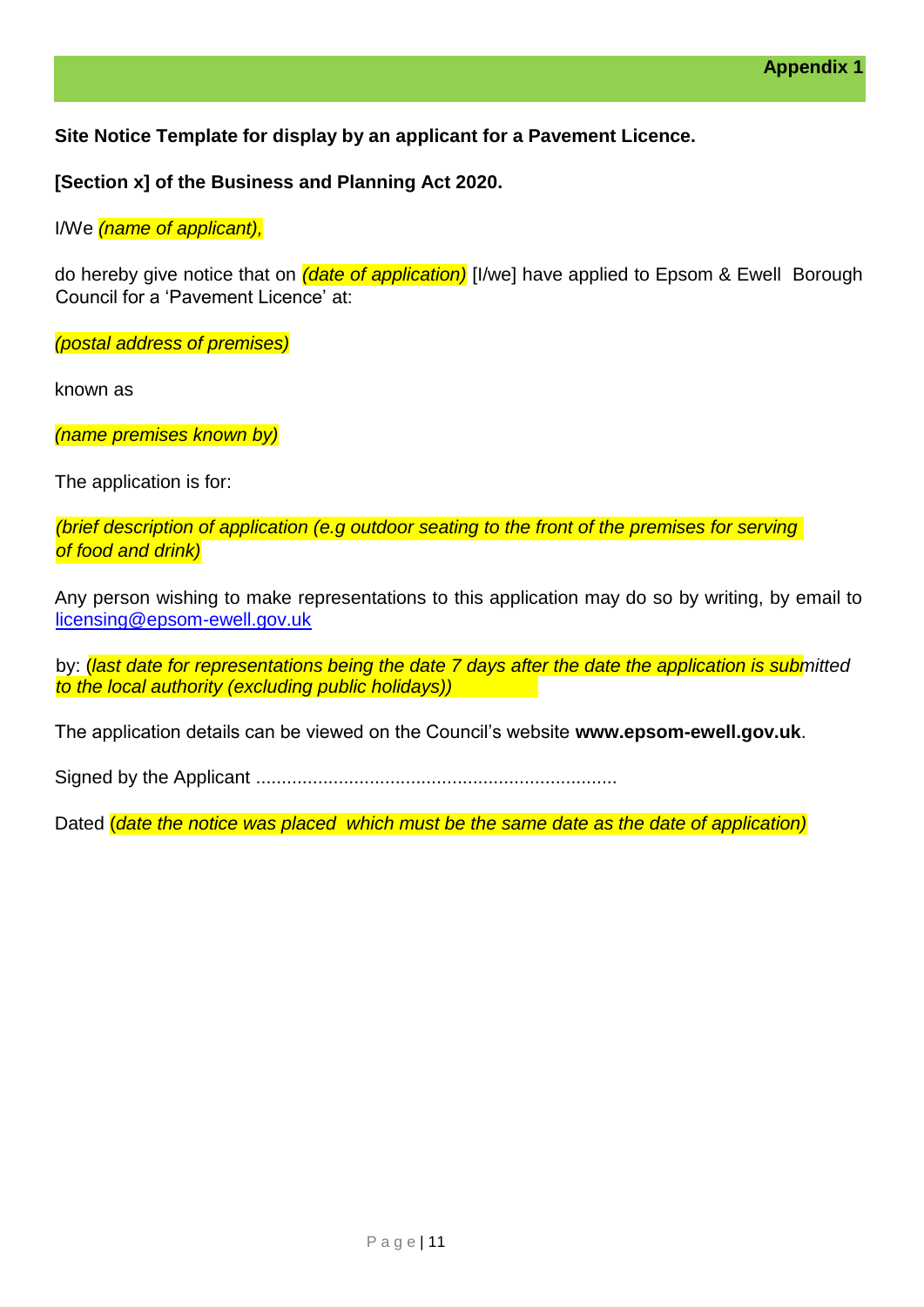

# **BUSINESS AND PLANNING ACT – APPLICATION FOR THE GRANT OF A PAVEMENT LICENCE**

| <b>APPLICANT DETAILS</b> |                |                 |          |
|--------------------------|----------------|-----------------|----------|
| Title:                   | First name(s): |                 | Surname: |
| Postal Address:          |                |                 |          |
|                          |                |                 |          |
|                          |                |                 |          |
|                          |                |                 |          |
| Phone (Business):        |                | Phone (Mobile): |          |
| e-mail address:          |                |                 |          |
| Date of Birth:           |                | NI number:      |          |

| <b>BUSINESS PREMISES DETAILS</b>                                                  |  |
|-----------------------------------------------------------------------------------|--|
| <b>Trading Name:</b>                                                              |  |
| Postal Address:                                                                   |  |
| Which of the following is the above premises used for? (please tick one)          |  |
| Use as a public house, wine bar or other drinking establishment                   |  |
| Other use for the sale of food or drink for consumption on or off the<br>premises |  |
| Both of the above uses                                                            |  |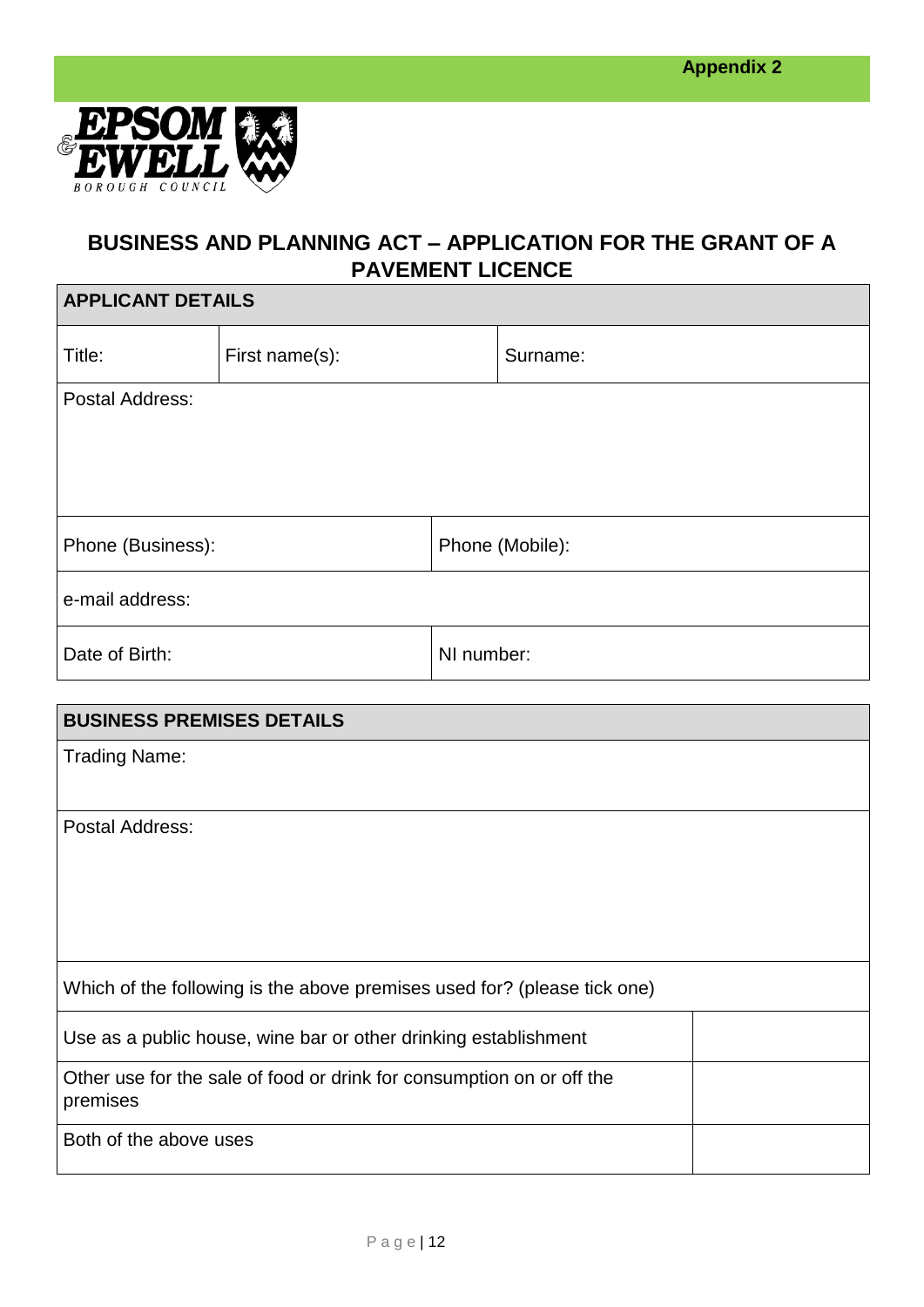#### **RIGHT TO OCCUPY THE PREMISES**

If the premises does not currently hold a licence under the Licensing Act 2003, please detail the lease/rental arrangements or supply a copy of the agreement.

#### **AREA OF HIGHWAY PROPOSED TO BE USED**

Please provide a description of the area of the highway to which this application relates: **(You must submit a scale plan of this area with your application showing the location of the premises outlined in red so the application site can be clearly identified. The plan must show the positions and number of the proposed tables and chairs, together with any other items that the applicant wishes to place on the highway. The plan shall include clear measurements of, for example, pathway width/length, building width and any other fixed item in the proposed area.** 

#### **SOCIAL DISTANCING**

Please details how you will manage social distancing and the conflict between pedestrians using the footway, those using the tables and those queuing to access the premises. You may provide a separate risk assessment with this application. Guidance is available at [COVID-19 Secure: safer](https://www.gov.uk/guidance/safer-public-places-urban-centres-and-green-spaces-covid-19)  [public places guidance.](https://www.gov.uk/guidance/safer-public-places-urban-centres-and-green-spaces-covid-19)

#### **RELEVANT PURPOSE THE APPLICATION RELATES TO:**

Which of the following relevant purposes do you wish to put furniture on the highway for? **Tick one**

To sell or serve food or drink supplied from, or in connection with relevant use of, the premises

For the purpose of consuming food or drink supplied from, or in connection with relevant use of, the premises

Both of the above purposes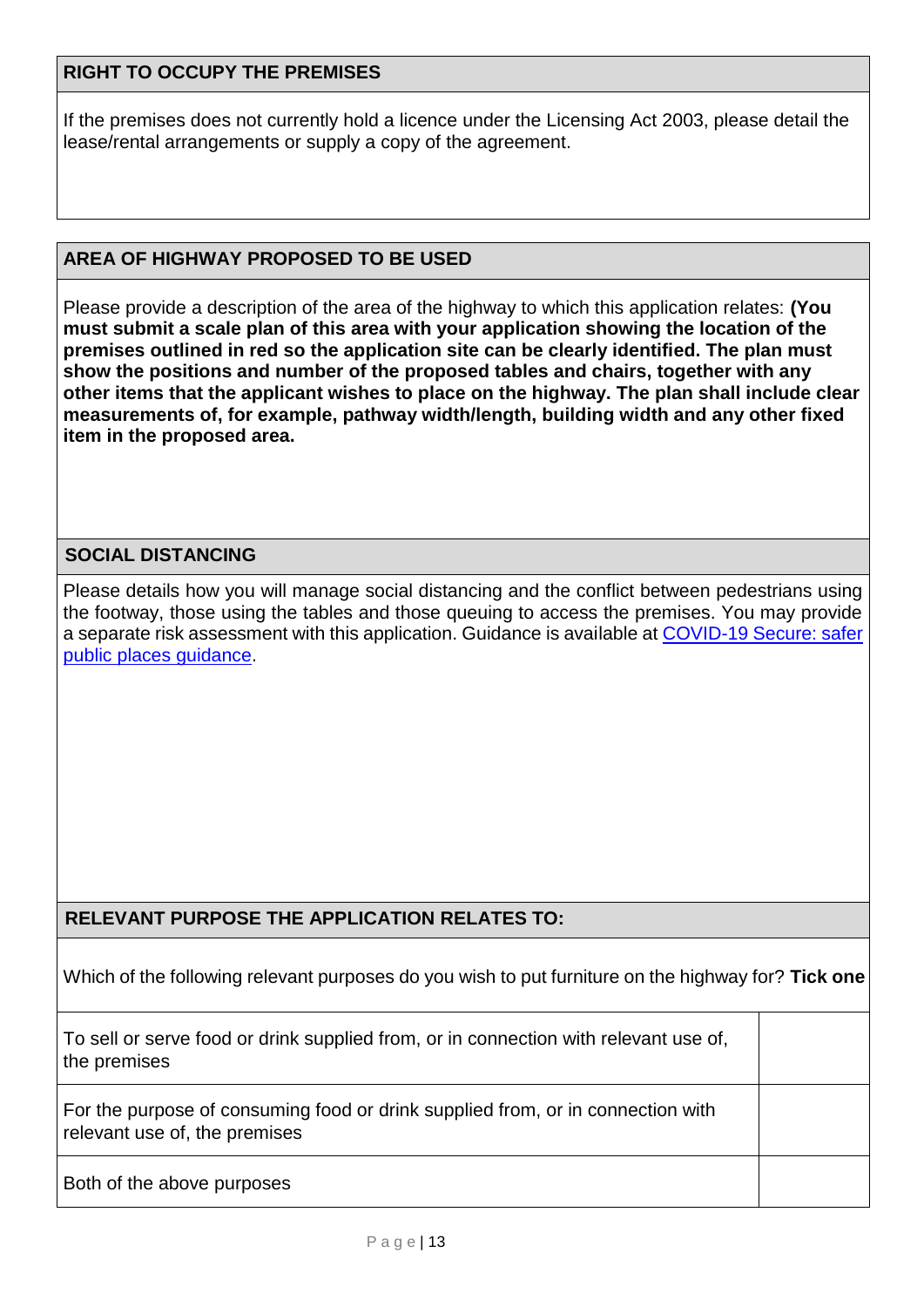#### **DAYS AND TIMES**

During what times do you propose to place furniture on the highway on each of the following days:

Please use the 24hr clock.

| Mondays    | To | Fridays   | to |
|------------|----|-----------|----|
| Tuesdays   | To | Saturdays | to |
| Wednesdays | To | Sundays   | to |
| Thursdays  | To |           |    |

#### **DURATION OF LICENCE**

Please specify the duration of licence you are seeking. This can be for a period of 3 months or until 30 September 2021.

#### **FURNITURE TO BE PLACED ON THE HIGHWAY**

Please provide a description and numbers of the furniture you proposed to place on the highway, and include photographs with this application.

#### **ADVERTISEMENT OF APPLICATION**

Please detail where the notice has been displayed on the premises, and the date the notice was first displayed. A photograph of the notice must be submitted with this application.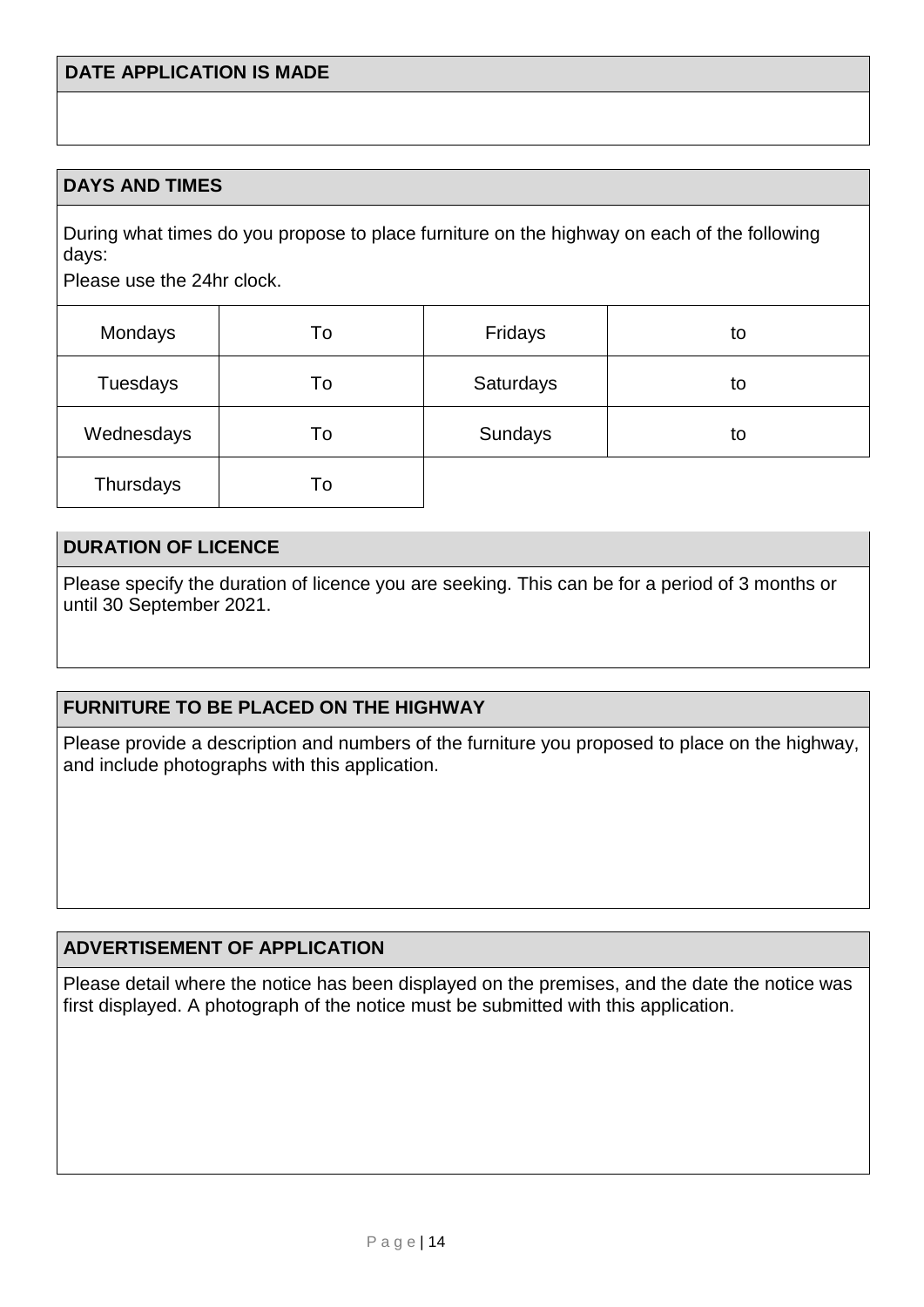#### **DECLARATIONS BY APPLICANT**

I understand that I am required to give notice of my application in accordance with the requirements of the Business and Planning Act 2020 and that failing to do so will lead to the revocation of any licence granted.

I understand I must hold and maintain public liability insurance up to a value of £10million.

I understand my application will not be considered to be complete until all the required documents and information have been provided and the application fee of £100 has been paid (payment will be taken prior to or on receipt of the application).

I understand that the application fee paid is non-refundable if my application is refused or if any licence granted is subsequently surrendered or revoked.

I understand that the Authority is under a duty to protect the public funds it administers, and to this end may use the information I have provided on this form for the prevention and detection of fraud. I understand that it may also share this information with other bodies responsible for auditing or administering public funds for these purposes.

I declare that the information given above is true to the best of my knowledge and that I have not wilfully omitted any necessary material. I understand that if there are any wilful omissions, or incorrect statements made, my application may be refused without further consideration or, if a licence has been issued, it may be liable to revocation.

I confirm I have the right to remain and work in the United Kingdom

I understand that the Authority is collecting my data for the purposes described on this form and will not be used for any other purpose, or passed on to any other body, except as required by law, without my consent.

Applicant's Signature: Date: Date:

Please return this form with all relevant documents to **licensing@epsom-ewell.gov.uk**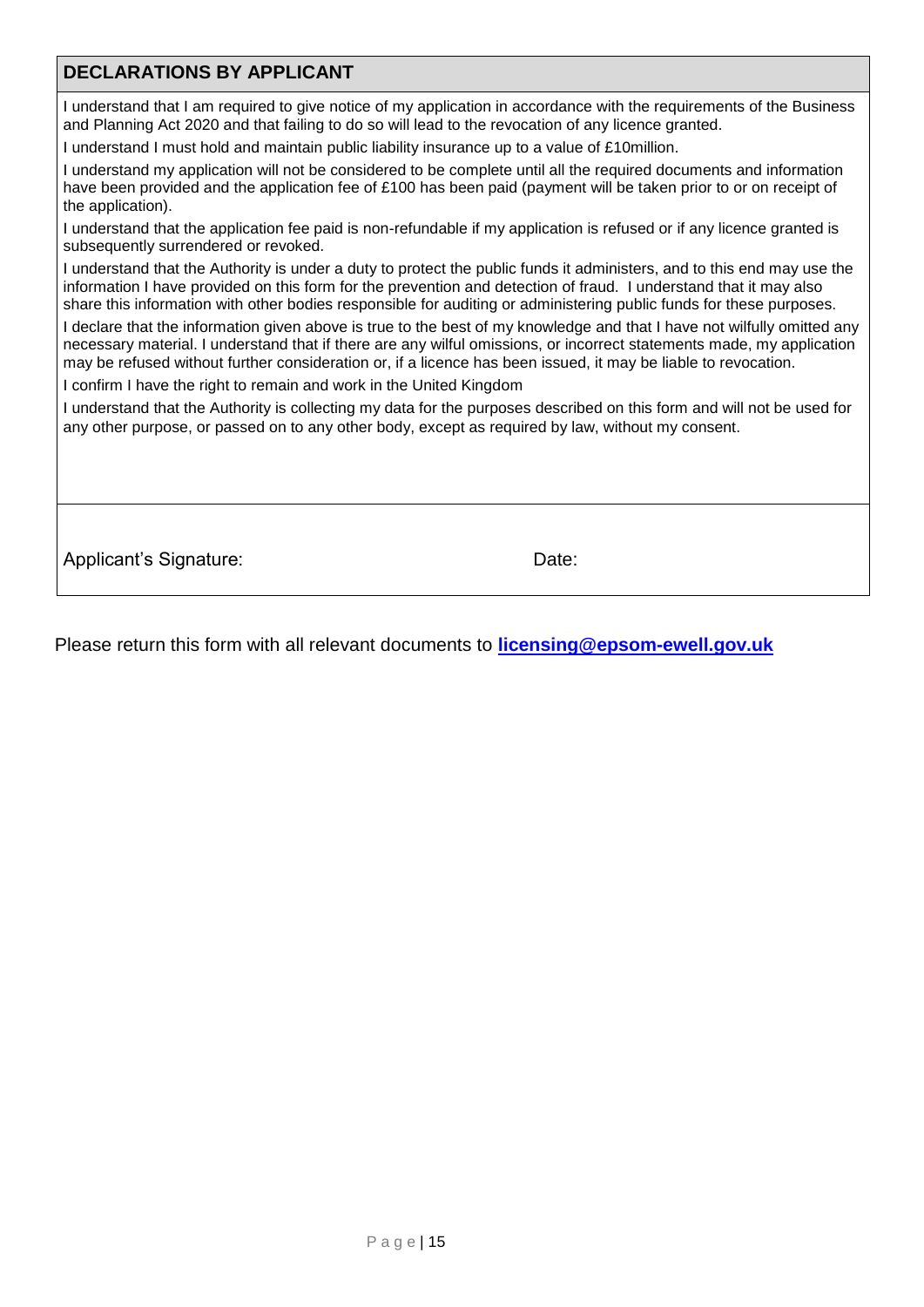

## **BUSINESS AND PLANNING ACT - Standard Pavement Licence Conditions**

- 1. Permission to operate a pavement licence does not imply an exclusive right to the area of public highway. The licence holder must be aware that Epsom & Ewell Borough Council and others (e.g. police, highways authority, statutory undertakers) will need access at various times (including emergencies) for maintenance, installation, special events, improvements etc or any other reasonable cause and it is a condition of this licence to provide such access. This may mean that the pavement licence will need to cease operating and/or be removed for a period of time. On these occasions there would be no compensation for loss of business.
- 2. The licence holder must hold Public Liability Insurance for the operation of the Pavement Licence. This must indemnify Epsom & Ewell Borough Council and Surrey County Council against all claims for injury, damage or loss to users of the public highway, arising from the use of the highway for the permitted purpose. The minimum level of indemnity must be £10 million in respect of any one incident. Evidence of the insurance must be provided to the Council on request.
- 3. The licensee is responsible for ensuring that the conditions of the licence and any other necessary permissions and regulations are adhered to. The Licence holder is to use the highway solely for the purpose of the licence in line with the provisions of this licence and for no other purpose whatsoever.
- 4. Epsom & Ewell Borough Council reserves the right to revoke this licence at any time if any of the conditions are not fulfilled and maintained.
- 5. Permission to operate a pavement licence does not imply an exclusive right to the area of public highway. The licence holder must be aware that the Council and others (e.g. police, highways authority, statutory undertakers) will need access at various times (including emergencies) for maintenance, installation, special events, improvements etc. or any other reasonable cause. This may mean that the pavement licence will need to cease operating and/or be removed for a period of time. On these occasions there would be no compensation for loss of business.
- 6. Tables and chairs must not be placed in position outside of the permitted times stated on the licence. When the licence is not in use, all tables and chairs and other furniture must be stored securely inside a premises away from the highway.
- 7. Epsom & Ewell Borough Council and/or Surrey County Council are empowered following the service of the appropriate statutory notice, to remove and store or dispose of furniture from the highway, at the cost of the licensee, if it is left there outside the permitted hours, or should any conditions of the licence be ignored. The Council will not be responsible for its safekeeping.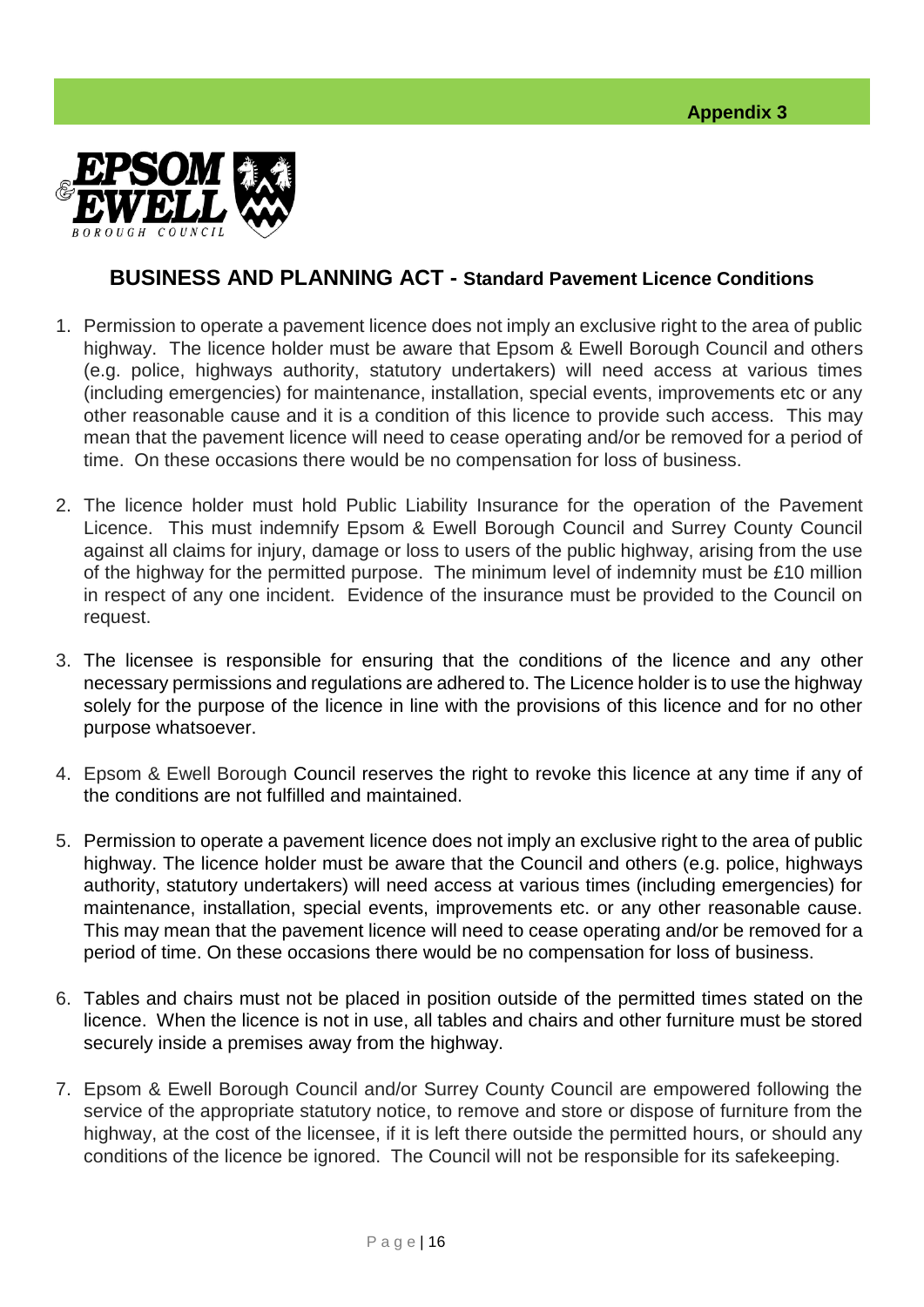- 8. An unimpeded pedestrian route must be maintained at all times for people wishing to use the footway as per the National Licence Conditions.
- 9. The method of marking the boundary of the licensed area must be agreed between the licence holder and the Licensing Department. Whatever method is agreed a 2 metre clear walkway must be maintained for the use of pedestrians.
- 10.Emergency routes to the premises and adjacent buildings must not be obstructed by the operation involved in the Pavement Licence, which should not, unless otherwise agreed, extend beyond the width of the premises frontage.
- 11.Tables and chairs should be of an approved type and should be kept in a good state of repair. Furniture should be placed so as not to obstruct driver's sightlines, or road traffic signs. Placement of tables and chairs must allow pedestrians to use the footway parallel to the frontage of the premises. Care should be taken in the use of hanging baskets, awnings, protruding umbrellas etc. Alternative items may not be used without first seeking the written authority of the Council. Patio heaters must not be used. Where umbrellas are used they must be at a minimum height of 2 metres.
- 12.Any furniture used must be arranged to comply with any Government Guidance including around Covid-19 and social distancing.
- 13.All potential obstructions must be removed from the public highway when the premises are closed to prevent a safety hazard to pedestrians, particularly during the hours of darkness.
- 14.The licensee should ensure that the area operates in a safe and orderly manner, thereby ensuring that any safety risk or nuisance to customers, other users of the public highway or any adjacent land or premises, is minimised.
- 15.The operation of the area must not interfere with highway drainage arrangements.
- 16.During the hours of darkness, suitable and sufficient lighting must be provided to ensure safe use of the area. Any proposals to provide additional lighting to the licensed areas must be agreed with the Highway Authority.
- 17.All detritus (food and drink remnants, spillages, bottles, cans, wrappers etc) must be regularly removed from the footway surface to reduce hazards to pedestrians. The licence holder must make arrangements to regularly check for and remove litter and rubbish on pedestrian walkways, left by persons using the premises, for a distance of up to 10 metres from the boundary of the premises. The licence holder must ensure that any tables are cleared in an efficient manner during the hours of operation. The licence holder must ensure the licensed area and surrounding highway is washed down at the completion of each day's usage using a method sufficient to remove food debris, grease and other spillages that may occur.
- 18.The licensee should ensure that the area operates in a safe and orderly manner, thereby ensuring that any safety risk or nuisance to customers, other users of the public highway or any adjacent land or premises, is minimised.
- 19.At no time is the playing of music allowed for customers using the licensed area under this Licence, nor is the use of speakers or other music equipment allowed to ensure noise nuisance is kept to a minimum for neighbouring properties.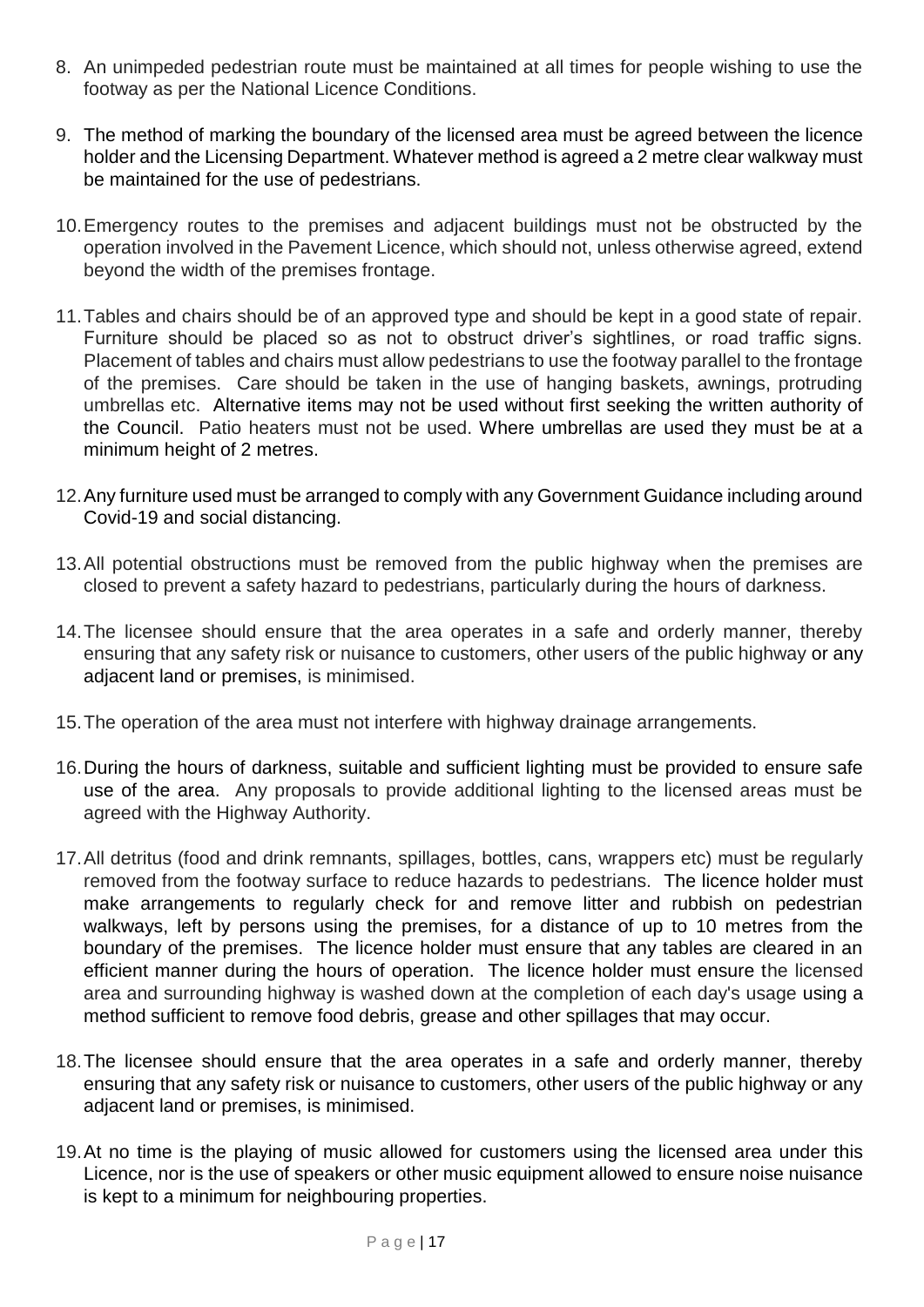- 20.The licence holder is not permitted to affix any fixtures, or make excavations of any kind, to the surface of the highway without prior written approval. Any costs incurred as a result of damage to the highway, due to the positioning of tables and chairs etc, will be recovered in full from the licence holder by the Council or Surrey County Council.
- 21.The Licensee of a premises not licensed under the Licensing Act 2003 or any modification or re-enactment thereof, must not allow the consumption of alcoholic liquor within the licensed area.
- 22.The Licensee of a premises licensed under the Licensing Act 2003 or any modification or reenactment thereof, must not allow the consumption of alcoholic liquor within the premises outside the hours in force for the premises itself.
- 23.The licence must be displayed prominently at or on the premises where it can be conveniently read from the exterior of the premises with a plan of the agreed layout of the operation involved in the Pavement Licence and available for inspection by Authorised Officers of the Council
- 24.The licence holder must remove any tables, chairs and other furniture immediately at the end of the licence period or on revocation of the licence.

#### **NOTES**

These conditions should be read in conjunction with any mandatory national conditions concerning pavement licences, if the premises is licenced under the Licensing Act 2003, any relevant conditions attached to the premises licence, the latest government requirements concerning coronavirus and social distancing and any other relevant requirement of the Business and Planning Act 2020.

The licence holder is responsible for ensuring that the conditions of the licence and any other necessary permissions and regulations are adhered to. The Licence holder is to use the highway solely for the purpose of the licence in line with the provisions of this licence and for no other purpose whatsoever.

Epsom & Ewell Borough Council reserves the right to revoke this licence at any time if any of the above conditions are not complied with.

Other conditions may be added at the discretion of the Council on an individual licence basis if it is felt necessary to fulfil the purpose of meeting the requirements of the licence.